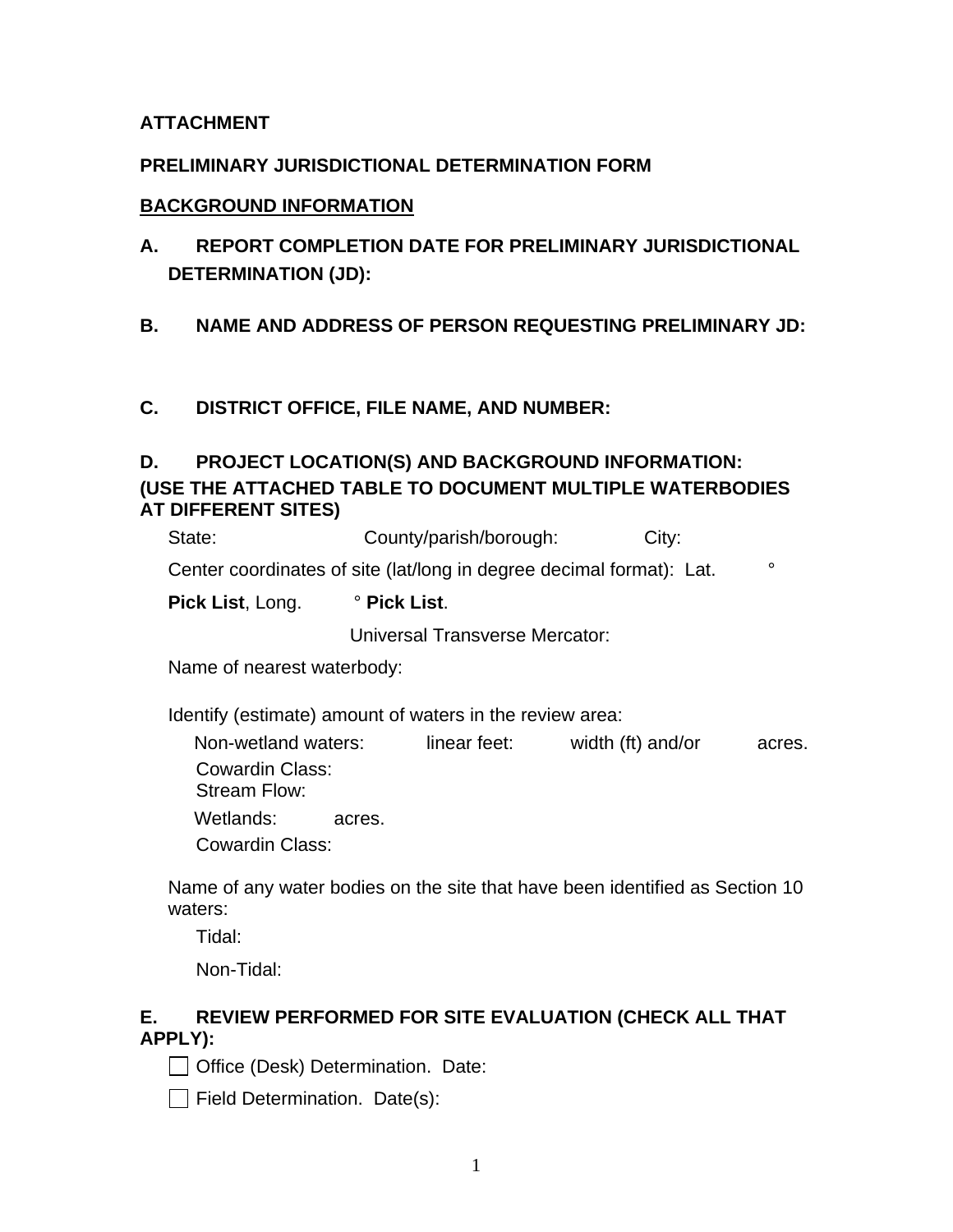1. The Corps of Engineers believes that there may be jurisdictional waters of the United States on the subject site, and the permit applicant or other affected party who requested this preliminary JD is hereby advised of his or her option to request and obtain an approved jurisdictional determination (JD) for that site. Nevertheless, the permit applicant or other person who requested this preliminary JD has declined to exercise the option to obtain an approved JD in this instance and at this time.

2. In any circumstance where a permit applicant obtains an individual permit, or a Nationwide General Permit (NWP) or other general permit verification requiring "pre-construction notification" (PCN), or requests verification for a non-reporting NWP or other general permit, and the permit applicant has not requested an approved JD for the activity, the permit applicant is hereby made aware of the following: (1) the permit applicant has elected to seek a permit authorization based on a preliminary JD, which does not make an official determination of jurisdictional waters; (2) that the applicant has the option to request an approved JD before accepting the terms and conditions of the permit authorization, and that basing a permit authorization on an approved JD could possibly result in less compensatory mitigation being required or different special conditions; (3) that the applicant has the right to request an individual permit rather than accepting the terms and conditions of the NWP or other general permit authorization; (4) that the applicant can accept a permit authorization and thereby agree to comply with all the terms and conditions of that permit, including whatever mitigation requirements the Corps has determined to be necessary; (5) that undertaking any activity in reliance upon the subject permit authorization without requesting an approved JD constitutes the applicant's acceptance of the use of the preliminary JD, but that either form of JD will be processed as soon as is practicable; (6) accepting a permit authorization (e.g., signing a proffered individual permit) or undertaking any activity in reliance on any form of Corps permit authorization based on a preliminary JD constitutes agreement that all wetlands and other water bodies on the site affected in any way by that activity are jurisdictional waters of the United States, and precludes any challenge to such jurisdiction in any administrative or judicial compliance or enforcement action, or in any administrative appeal or in any Federal court; and (7) whether the applicant elects to use either an approved JD or a preliminary JD, that JD will be processed as soon as is practicable. Further, an approved JD, a proffered individual permit (and all terms and conditions contained therein), or individual permit denial can be administratively appealed pursuant to 33 C.F.R. Part 331, and that in any administrative appeal, jurisdictional issues can be raised (see 33 C.F.R. 331.5(a)(2)). If, during that administrative appeal, it becomes necessary to make an official determination whether CWA jurisdiction exists over a site, or to provide an official delineation of jurisdictional waters on the site, the Corps will provide an approved JD to accomplish that result, as soon as is practicable. This preliminary JD finds that there *"may be"* waters of the United States on the subject project site, and identifies all aquatic features on the site that could be affected by the proposed activity, based on the following information: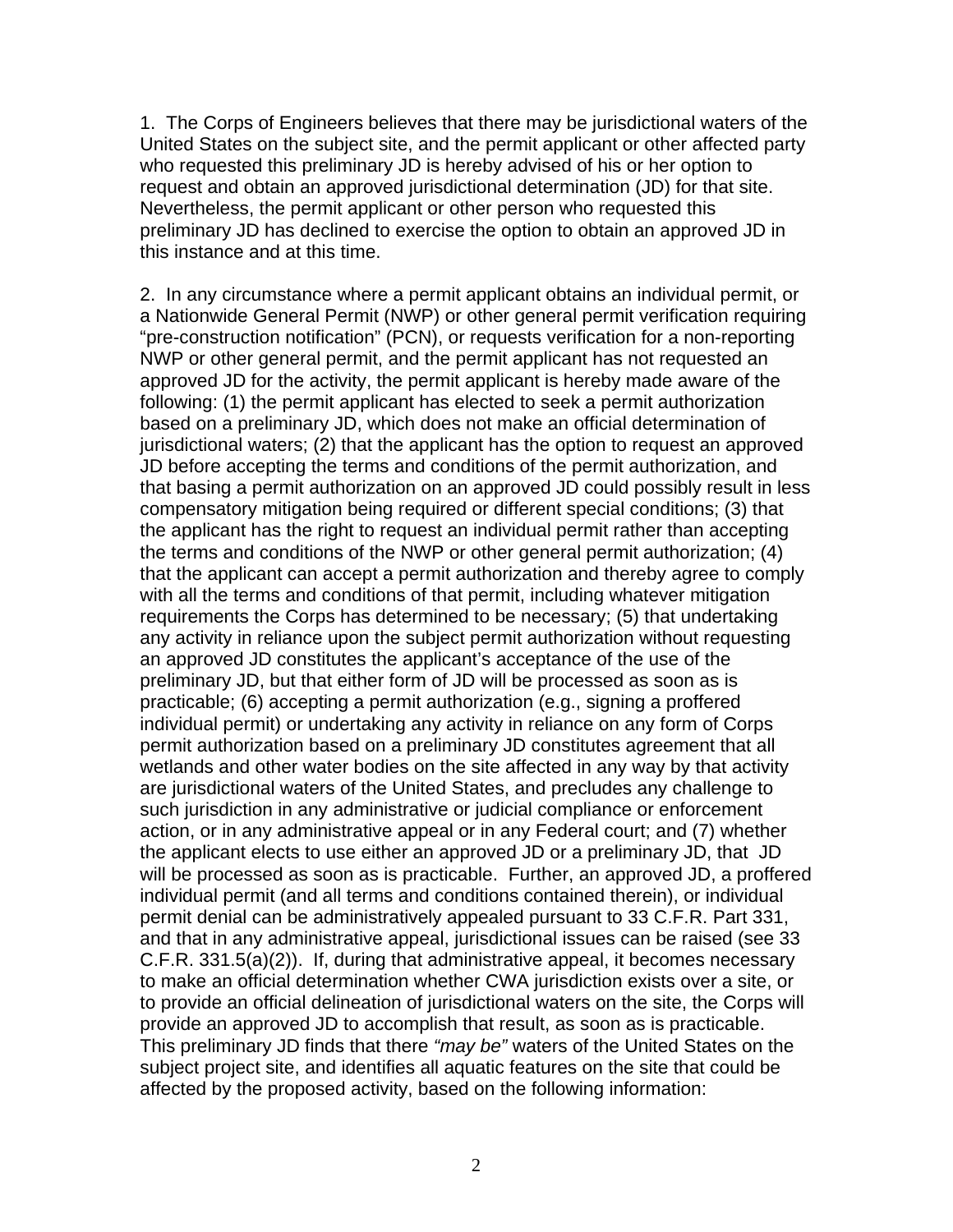| SUPPORTING DATA. Data reviewed for preliminary JD (check all that apply        |  |  |  |  |  |  |
|--------------------------------------------------------------------------------|--|--|--|--|--|--|
| - checked items should be included in case file and, where checked and         |  |  |  |  |  |  |
| requested, appropriately reference sources below):                             |  |  |  |  |  |  |
| Maps, plans, plots or plat submitted by or on behalf of the                    |  |  |  |  |  |  |
| applicant/consultant:                                                          |  |  |  |  |  |  |
| Data sheets prepared/submitted by or on behalf of the<br>applicant/consultant. |  |  |  |  |  |  |
| Office concurs with data sheets/delineation report.                            |  |  |  |  |  |  |
| Office does not concur with data sheets/delineation report.                    |  |  |  |  |  |  |
| Data sheets prepared by the Corps:                                             |  |  |  |  |  |  |
| Corps navigable waters' study:                                                 |  |  |  |  |  |  |
| U.S. Geological Survey Hydrologic Atlas:                                       |  |  |  |  |  |  |
| <b>USGS NHD data.</b>                                                          |  |  |  |  |  |  |
| USGS 8 and 12 digit HUC maps.                                                  |  |  |  |  |  |  |
| U.S. Geological Survey map(s). Cite scale & quad name:                         |  |  |  |  |  |  |
| <b>USDA Natural Resources Conservation Service Soil Survey. Citation:</b>      |  |  |  |  |  |  |
|                                                                                |  |  |  |  |  |  |
| National wetlands inventory map(s). Cite name:                                 |  |  |  |  |  |  |
| State/Local wetland inventory map(s):                                          |  |  |  |  |  |  |
| FEMA/FIRM maps:                                                                |  |  |  |  |  |  |
| 100-year Floodplain Elevation is:<br>(National Geodectic Vertical Datum        |  |  |  |  |  |  |
| of 1929)                                                                       |  |  |  |  |  |  |
| Photographs:   Aerial (Name & Date):                                           |  |  |  |  |  |  |
| or Other (Name & Date):                                                        |  |  |  |  |  |  |
| Previous determination(s). File no. and date of response letter:               |  |  |  |  |  |  |
|                                                                                |  |  |  |  |  |  |
| Other information (please specify):                                            |  |  |  |  |  |  |
|                                                                                |  |  |  |  |  |  |

## **IMPORTANT NOTE: The information recorded on this form has not necessarily been verified by the Corps and should not be relied upon for later jurisdictional determinations.**

\_\_\_\_\_\_\_\_\_\_\_\_\_\_\_\_\_\_\_\_\_\_\_\_\_ \_\_\_\_\_\_\_\_\_\_\_\_\_\_\_\_\_\_\_\_\_\_\_\_\_\_ Signature and date of<br>
Regulatory Project Manager<br>
Signature and date of<br>
person requesting prel

Regulatory Project Manager person requesting preliminary JD<br>(REQUIRED) (REQUIRED, unless obtaining (REQUIRED) (REQUIRED, unless obtaining the signature is impracticable)